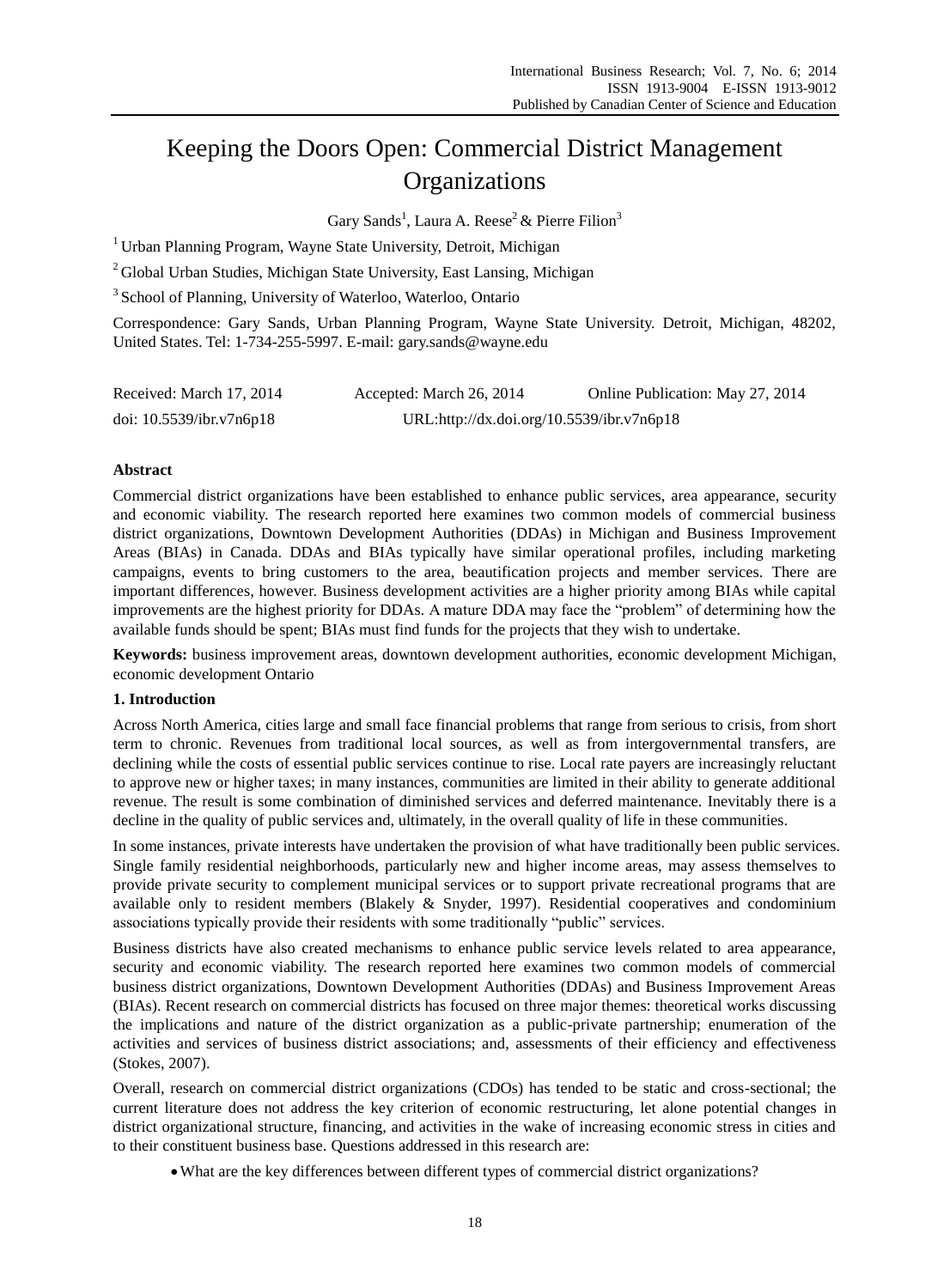- How do these differences affect the success of these organizations?
- Have CDOs responded effectively to contextual changes and new economic realities?

# **2. Commercial District Organizations**

Downtown Development Authorities and Business Improvement Areas share a number of important characteristics. Each is created through formal action by the local government, within parameters established by State/Provincial statutes and includes multiple commercial properties. A major concern of both types of organization is to assist established business districts in adapting to modern retailing concepts. The organizational structure and legal powers of commercial district management organizations vary considerably, however (Morcol & Wolf, 2010). Both models are popular in situations ranging from traditional city centers in large urban areas through small towns, suburban communities and neighborhood commercial areas.

# *2.1 Business Improvement Areas*

Business Improvement Areas (Note 1) originated in Canada but have been adopted globally (Hoyt, 2006; Ward, 2006; Morcol & Wolf, 2010; Ruffin, 2010). Common attributes of BIAs are: a geographically defined area in which extra taxes are imposed to provide additional services; a means of limiting those services to the area so that few spill-overs occur; and, a governing board composed largely of business owners (Billings & Leland, 2009). Business Improvement Areas may undertake a wide range of activities, often well beyond those common to voluntary merchant associations. These may include promotion, environmental maintenance (litter control, landscaping) and public safety. The BIA may also make improvements to public spaces (flower baskets, street furniture, banners, lighting), undertake market research and event coordination (for example, concerts and other activities to attract visitors).

Business Improvement Areas are financed by an additional tax on business properties. These revenues, like TIF revenues, are spent on activities that benefit the BIA; the difference is that generating the revenues increases the businesses' costs. The BIA membership establishes the amount of the levies, which are typically collected by the municipality along with property taxes. Local government participation precludes "free riders".

## *2.2 Downtown Development Authorities*

Despite the name, Downtown Development Authorities are not limited to the traditional central business districts of cities but are found in suburbs and small towns as well. Governance for DDAs is established by local ordinances, which typically specify that the members must be a combination of public officials and persons with an interest in the district. The distinguishing characteristic of Michigan DDAs is their reliance on tax increment financing. Tax increment financing allows municipalities to undertake important and costly improvements, particularly when bond financing is required, without levying new taxes. (Note 2) Once a TIF district has been established, any subsequent growth in aggregate property tax revenues, resulting either from new construction or from rising values of existing properties, is "captured" by the district for use within the area. The property tax rates are the same within the tax increment finance district as elsewhere in the community; the incentive for being included in the district is that taxes paid result directly in public expenditures in the district. Downtown Development Authorities may use revenue from TIF districts for a range of activities, including ongoing operating expenses, infrastructure improvements (parking decks and street improvements for example), and subsidies to firms or community events. Michigan DDAs do not have an automatic "sunset" and must continue to exist so long as the repayment of any bonded debt is required.

## **3. Literature Review**

Since the 1970s, TIF has become one of the most popular economic development tools, particularly in conjunction with DDAs (Forgey, 1993). In part, its popularity lies in the *presumptive* development benefits: municipalities do not have to increase property taxes to pay for desired improvements; for business owners in the TIF districts, higher levels of services can be provided without paying higher taxes. Michigan DDAs are allowed to use revenue bond financing, reducing the time required to initiate expensive capital improvements (Weber, 2003; Sands et al., 2007). DDAs provide a wide array of services, including capital projects, marketing, economic development, maintenance, parking/transportation, public policy advocacy, regulation of public space, security, and even social services (Huey et al., 2005; Lippert, 2007; Lippert & Sleiman, 2012; MacDonald, 1996; Lewis, 2010).

Although CDOs have existed for decades, systematic evaluations have reached mixed conclusions as to their impacts. Some studies have found that BIAs are associated with reduced crime rates and increases in the value of property; they have also been found to be efficient providers of services, (Ross & Levine, 2001; Symes & Steel, 2003; Hoyt, 2006; Lewis, 2010), in some cases more effectively than local governments (Traub, 1996). The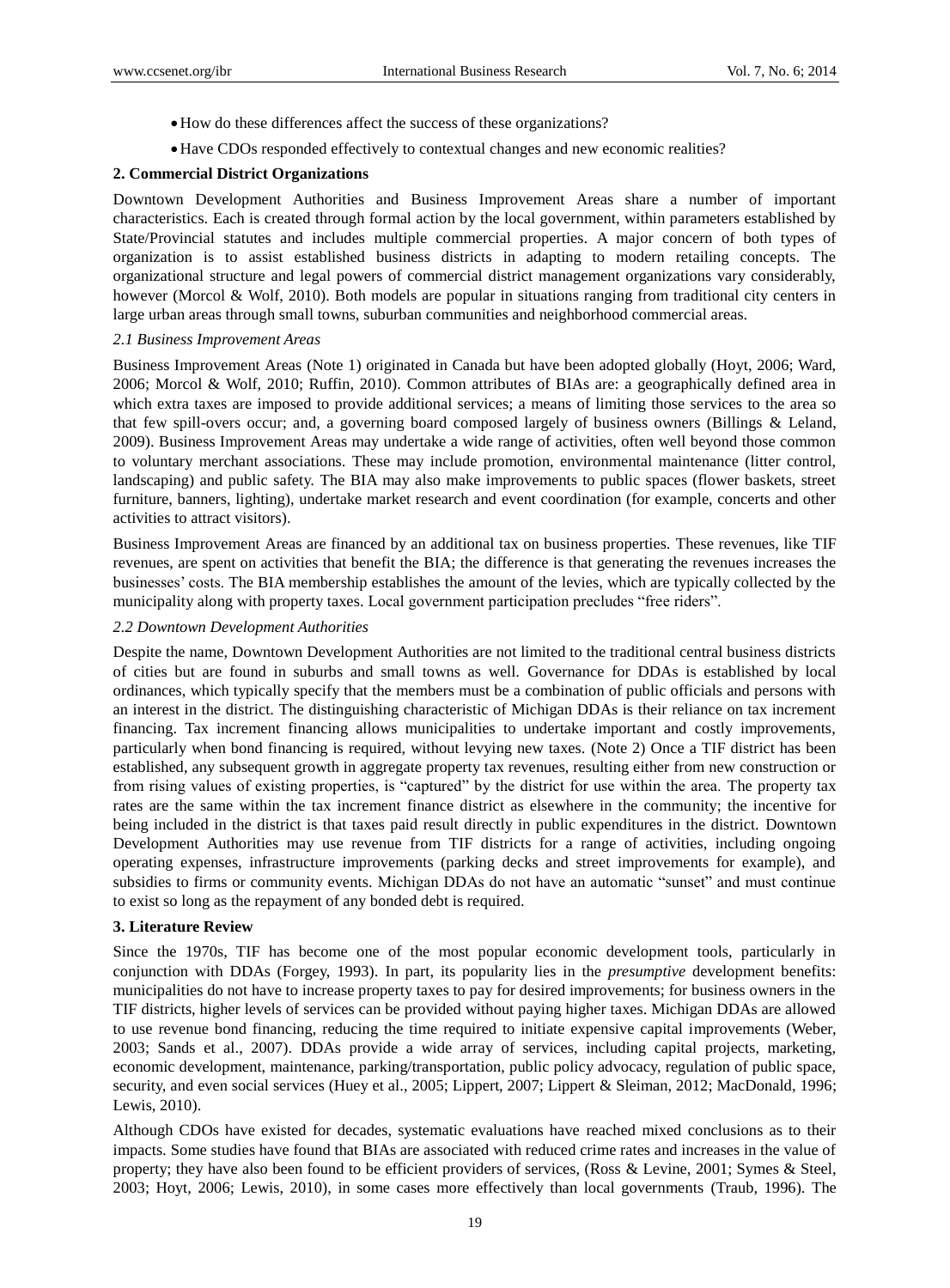services provided by the BIAs appear to be complementary to, rather than competitive with, city services and solve the free-rider problems experienced by more generalized business organizations such as Chambers of Commerce (Billings & Leland, 2009).

BIAs may face greater challenges in raising sufficient revenue to fund major capital improvements, such as parking decks. Business Improvement Areas are generally funded by an additional levy on property owners. BIAs are a "tax enhancement strategy" (Gross, 2005) which turn policies such as tax incentives on their head as the private sector is, in essence, agreeing to pay increased taxes (Kantor & Savitch, 1998). Because this effectively adds to the property tax burden of the businesses, the actual amount of the BIA tax may be relatively small, limiting the activities of the BIA. Larger BIAs are more likely to engage in capital improvements while smaller ones are more limited to maintenance and promotion. BIAs appear more likely to form in areas with higher property values and at least some economic growth (Meltzer, 2012).

A common criticism of DDAs is their use of tax increment financing. TIF revenues are not available to support general services; thus, city-wide tax rates may increase to ensure that public service levels outside of the district are maintained (Weber, 2003; Sands et al., 2007). TIF can be problematic if sunset provisions are not included. TIF districts are governed by boards that lack transparency and accountability, and TIF is only likely to be effective when new development does in fact occur or where property values are increasing, thus the original designation should be done carefully (Sands et al., 2007).

Measuring success of CDOs is difficult because it requires identifying the unique contribution of the organization to the success of a business district. There is no counterfactual available—what would have happened to the business district if the CDO did not exist. Further, because CDOs tend to work collaboratively with local governments and other business groups such as Chambers of Commerce, it is difficult to isolate the impacts of the CDO alone (Mitchell, 2008).

As this review of the literature shows, there is a dearth of research examining the roles of commercial district organizations in, and their reactions to, changes in the local economy. No work has explicitly compared the different district structural options. Even the work post-great recession, has not explicitly focused on potential changes in both the nature of CDO members and the activities of the organization. Turner (2002, p. 533) suggested that the nature of larger city downtowns has been changing from places of consumption and commerce serving local residents to places "designed more like amusement parks for tourists". She argues that downtown changes as of the early 2000s included: a shift from public to private space; more brand name and fewer local stores; increasing loft and town home housing; and emphasis on middle and high income consumers. But, in some cases, she also found efforts at a broader governance structure for local commercial district organizations. Again, two major questions remain unanswered—have such changes continued in the wake of the Great Recession, and are these processes only applicable to large cities or those with particular types of downtowns? In short, many interesting questions remain unanswered, most prominently, whether the goals and activities of CDOs have changed as local economies have and whether more adaptable CDOs experience better outcomes.

# **4. Methodology**

This research is based on a survey of Downtown Development Authorities in Michigan and Business Improvement Areas across Canada. The DDA population was identified through lists obtained from the Citizens Research Council of Michigan (2010), web searches, and trade association publications. The Ontario Business Improvement Area Association and web searches were used to identify the population of BIAs.

Each of the organizations received an electronic survey form; organizations without email contact information, as well as those that did not wish to complete an online survey, were sent mailed questionnaires. A French language version of the survey was made available upon request. To increase response rates, respondents were sent at least three email requests to answer the electronic survey. Non-respondents then received a mailed questionnaire. Post card reminders were also used.

Responses were provided by 119 of the 379 active Downtown Development Authorities surveyed. The overall response rate of 31.4% is typical for this type of survey. The geographic representation is good; that is, the responses represent rural and urban locations in all areas of the State. DDAs in Michigan's largest cities, those with population's over 50,000 are somewhat under represented (See Figure 1).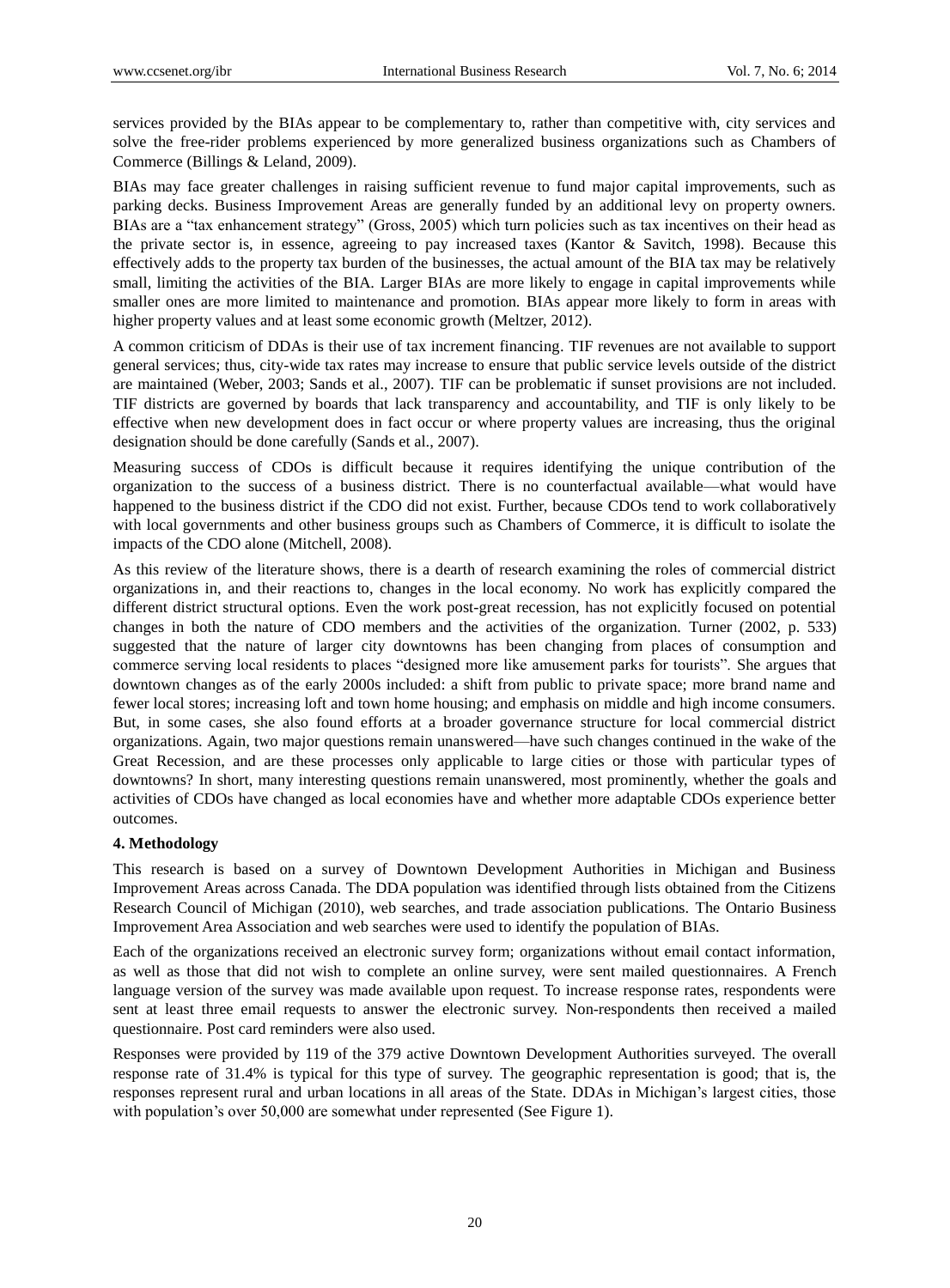

Figure 1. Location of respondents to DDA survey



Figure 2. Location of respondents to BIA survey

A total of 84 responses were received from the 299 BIAs, a response rate of 28.1%. With one exception (Prince Albert, SK) all of the responses came from organizations in Ontario and British Columbia. Responses came from the largest cities in these Provinces, as well as from smaller communities in more rural areas. (See Figure 2)

# *4.1 Respondent Profile*

The BIA respondents include both city center and neighborhood BIAs. Most of the city center BIAs that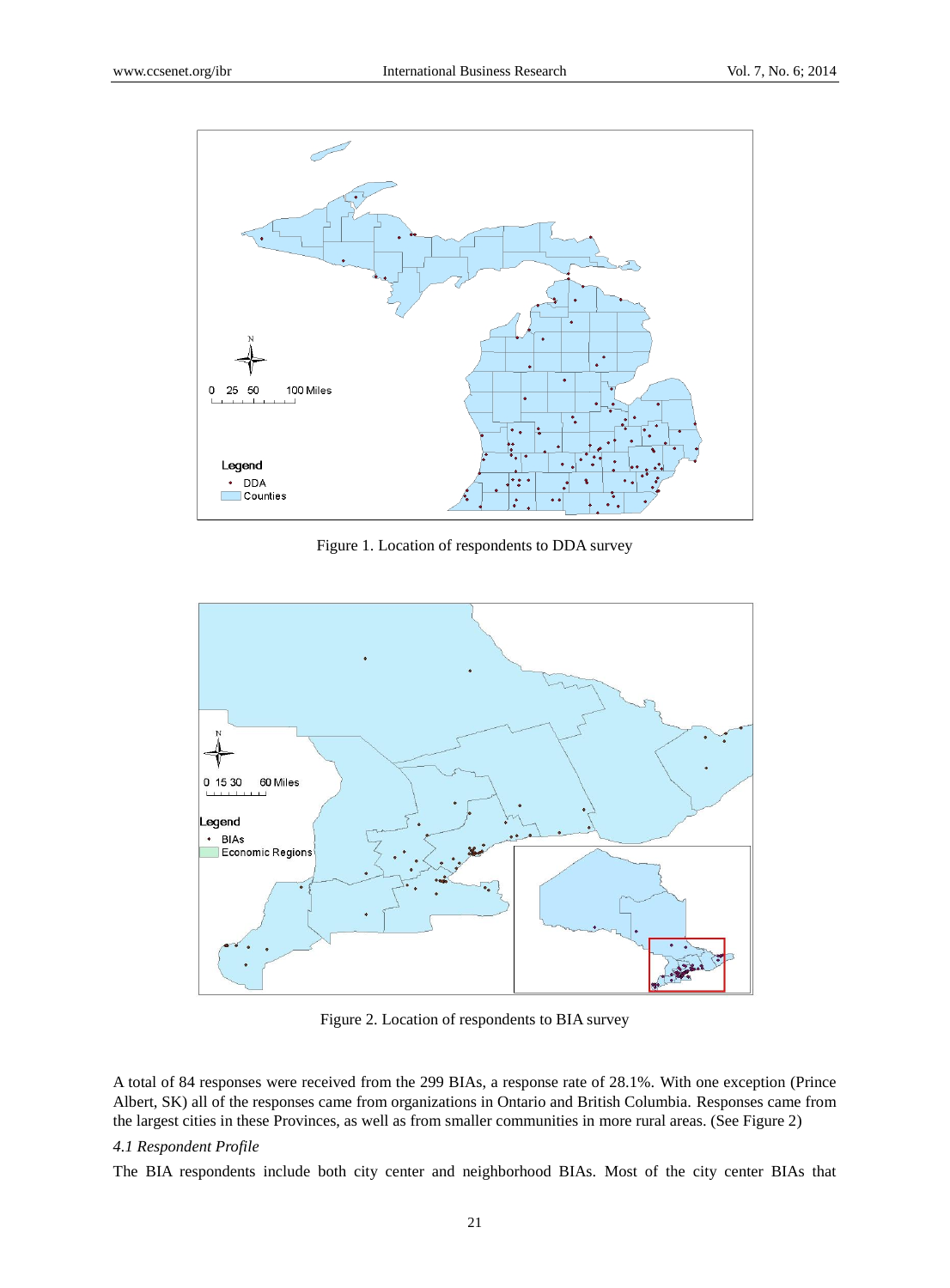responded are located in smaller municipalities. Neighborhood shopping districts represented the majority of BIA respondents (Table 1). The larger cities in Ontario and British Columbia—Toronto (16), Hamilton (8), Windsor (3), Ottawa (3) and Vancouver (4)—account for almost two-thirds of neighborhood commercial district respondents. Response data are reported separately for these two types of BIA, although the differences between then are frequently not significant.

The Michigan responses came from three types of municipalities: cities, townships and villages. Each of these has different powers and responsibilities. Michigan cities range in population size from less than 500 to about 700,000. Villages have much less authority and are generally small, with an average population of about 1,000. Townships generally provide limited public services to rural areas, although townships in suburban locations (most of those responding to the survey) have larger populations and provide more services. Cities and villages are well represented in the survey but townships are not.

The oldest DDA in the survey was established in 1971, the newest in 2009. About half were created between 1984 and 1994. The average number of establishments in these DDAs is 152. The median number of businesses is 89; the range is from 3 to 1500. The number of establishments per DDA was highest in cities and lowest in villages.

|                          | City | Township | Village | <b>DDA</b> | City Center | Neighborhood | <b>BIA</b> |
|--------------------------|------|----------|---------|------------|-------------|--------------|------------|
| Number of respondents    | 71   | 18       | 31      | 120        | 32          | 52           | 84         |
| Median year established  | 1986 | 1992     | 1992    | 1987       | 1982        | 1987         | 1985       |
| Number of establishments | 200  | 124      | 50      | 152        | 279         | 313          | 300        |
| Total staff mean         | 2.21 | 1.40     | 1.58    | 2.01       | 2.70        | 2.25         | 2.49       |
| With no employees        | 38%  | 50%      | 53%     | 43%        | 17%         | 28%          | 24%        |
| Number of volunteers     | 22.9 | 15.5     | 9.2     | 21.1       | 9.9         | 8.8          | 9.2        |

Table 1. Profile of respondents

The DDAs surveyed generally employ very limited staff. Most (68 percent) have no full time staff; only seven reported having two or more full time staff. The most common arrangement is to utilize part time staff. About 56 percent of the DDAs have only part time employees; three-quarters of these rely exclusively on part time employees. In many cases, the DDA staff are full time municipal employees, such as the City Manager or Community Development Director, who devote some time to managing the DDA. Close to 40 percent of the respondents reported utilizing volunteers, with the reported number of volunteers ranging up to 300; 17 DDAs rely exclusively on volunteers.

BIAs typically include more establishments than the DDAs, because tenants are included as well as property owners. The Neighborhood BIAs have more members than do the City Center districts. The BIAs surveyed indicated that they typically had more paid staff than the DDAs. While the differences are just a fraction of a person in both the full and part time employee categories, more than three-quarters of the BIAs have some paid staff, compared to about half of the DDAs.

# *4.2 Businesses Included in the Districts*

Both DDAs and BIAs include a wide range of business types. The survey listed ten broad categories of business establishments, which can be grouped in four general categories: Retail, Entertainment, Shopping and Culture/Tourism. Two-thirds of the BIAs responding, and three-quarters of the DDAs, reported that they had a moderate to high proportion of businesses in one or more of these categories (Table 2). The most common concentration was the Entertainment category, which includes restaurants, bars and clubs; 60 to 75 percent of respondents reported this specialization. The Canadian BIAs were about twice as likely to report a concentration of businesses in the other three categories. With the exception of township DDAs, the subgroups have similar proportions of businesses in each of the four categories. Township DDAs were less likely to have high concentrations of Retail and Culture/Tourism establishments.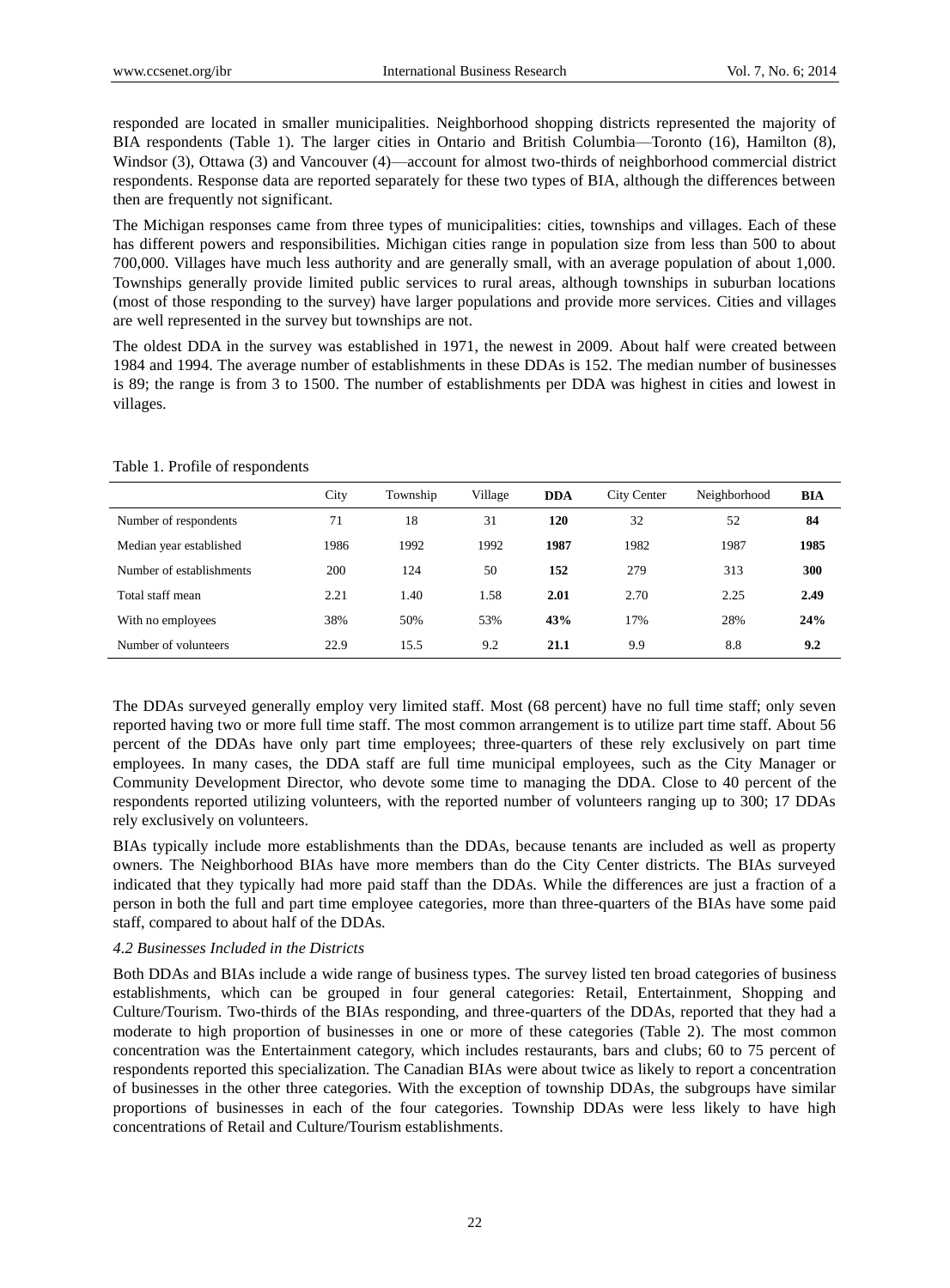|            |              | No Dominant | Entertainment | Retail | Office | Culture/Tourism |
|------------|--------------|-------------|---------------|--------|--------|-----------------|
| <b>DDA</b> | City         | 30%         | 64%           | 31%    | 30%    | 6%              |
|            | Township     | 37%         | 56%           | 6%     | 19%    | 0%              |
|            | Village      | 35%         | 61%           | 16%    | 13%    | 16%             |
|            | <b>TOTAL</b> | 33%         | 63%           | 24%    | 24%    | 8%              |
| <b>BIA</b> | City Center  | 10%         | 83%           | 50%    | 47%    | 27%             |
|            | Neighborhood | 12%         | 72%           | 35%    | 52%    | 15%             |
|            | <b>TOTAL</b> | 12%         | 78%           | 41%    | 50%    | 19%             |

Table 2. Moderate to high concentrations of establishments by type

Both groups reported that their business base was relatively stable; 71 percent of all DDA respondents indicated that the number of businesses in each category had remained stable over the previous five years, roughly 2007-12. The proportion of BIAs reporting a stable number of businesses was 63 percent; however, an additional 29 percent reported increases. Almost one-quarter (23%) of the DDAs reported that the number of businesses in each category had actually increased. Declines were reported to have occurred in an average of seven to eight percent of the districts.



Figure 3. Stable or increasing numbers of establishments

# **5. Organization Attributes**

#### *5.1 Sources of Funding*

Table 3 indicates the primary funding sources for both types of CDO. Member contributions are a moderate or high source of funding for 88 percent of BIAs. For the DDAs, 69 percent reported that the majority of their funding came from TIF revenue. Over three-quarters of the DDAs indicated that they received no funds from member contributions; none of the BIAs reported TIF revenue. Revenue from other sources, such as operations and grants, was important for only a small proportion of the respondents.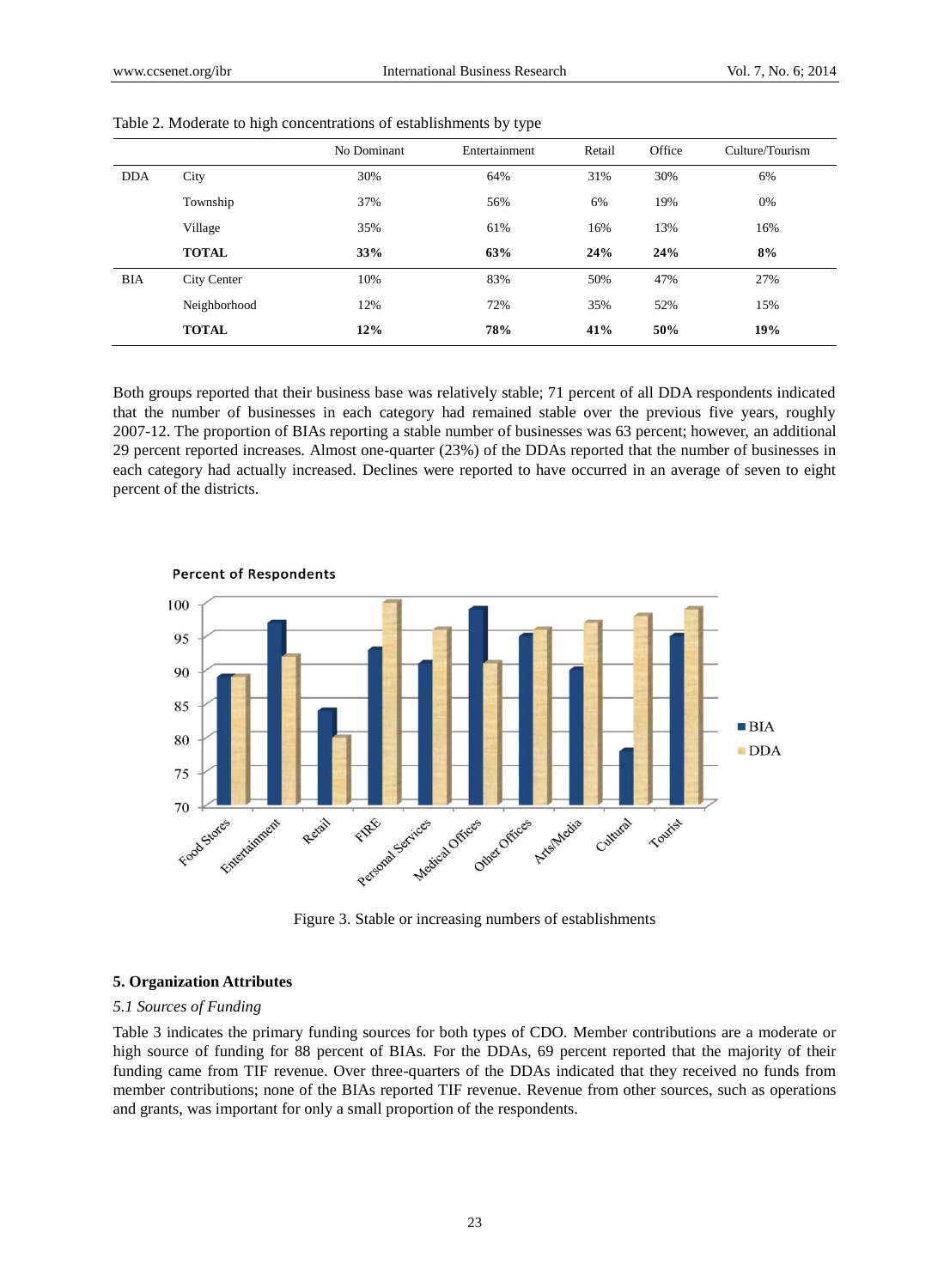|            | <b>DDA</b> |                  | <b>BIA</b> |                  |  |
|------------|------------|------------------|------------|------------------|--|
|            | None       | Moderate or High | None       | Moderate or High |  |
| Members    | 78%        | 12%              | 3%         | 88%              |  |
| Operations | 30%        | 5%               | 32%        | 11%              |  |
| Grants     | 60%        | 9%               | 54%        | 3%               |  |
| TIF        | 34%        | 61%              | $- -$      | $\sim$ $-$       |  |
| Other      | 18%        | 18%              | 57%        | 23%              |  |

#### Table 3. Sources of funding

For the past five years, revenues from most sources have remained stable or increased, particularly for BIAs. Two percent of BIA respondents reported a decrease in income from members and three percent had less grant income. Revenue trends for DDAs are somewhat more negative, one of every five DDAs reported a decline in TIF revenue, five to eight percent of respondents indicated declining revenues in the other categories. Revenue from operations had the largest increase, 44 and 28 percent for BIAs and DDAs, respectively. The Great Recession of the last decade was more severe in the United States, contributing to the decline in the primary source of revenue for DDAs. Although most DDAs have managed to increase funding from other sources, BIAs appear to be much more aggressive in diversifying their revenue sources.

#### *5.2 Primary Activities*

Respondents were asked to indicate the level of expenditures that they devoted to six different activities (Table 4). The BIAs focused their efforts on three areas: Operational Costs, Events and Area Appearance, each of which represented at least one-third of the annual budget for two of every five BIAs. Surprisingly, a substantial portion of the BIAs indicated relatively low levels of spending on public safety and cleanup, traditionally mainstays of BIA operations. The respondents indicated that over the past five years expenditures in each category had remained stable or increased, with increased spending occurring most frequently on Area Appearance, Events and Capital Improvements.

DDAs were likely to spend large proportions of their budget on Capital Improvements in the district (40% of DDAs), followed by Operations (22 percent). Area appearance and Events were major expenditure items for roughly one of every six DDAs. Three of four DDAs reported no direct spending on Public Safety; almost half (46 percent) spent nothing on Cleanup activities. Although a majority of the DDAs reported that expenditures in each category had been stable or increased over the past five years, DDAs were much more likely than BIAs to report declines in spending. The proportion of DDAs reporting spending declines was in excess of ten percent for every activity except Public Safety, a service that relatively few of the respondents provided. More DDA respondents reported decreases than increases in their expenditures on Operations, Area Appearance and Cleanup; the net declines were 11%, 10% and 5%, respectively.

|                      | None       |            |            | Less than $1/3$ |            | $1/3$ or more |
|----------------------|------------|------------|------------|-----------------|------------|---------------|
|                      | <b>BIA</b> | <b>DDA</b> | <b>BIA</b> | <b>DDA</b>      | <b>BIA</b> | <b>DDA</b>    |
| Operations           | 5%         | 16%        | 57%        | 62%             | 38%        | 22%           |
| Capital Improvements | 35%        | 18%        | 50%        | 43%             | 16%        | 40%           |
| Cleanup              | 29%        | 46%        | 64%        | 49%             | 8%         | 6%            |
| Safety               | 59%        | 75%        | 33%        | 22%             | 8%         | 3%            |
| Appearance           | 3%         | 15%        | 51%        | 68%             | 47%        | 15%           |
| Events               | 4%         | 26%        | 44%        | 58%             | 52%        | 17%           |

Table 4. Level of expenditures by activity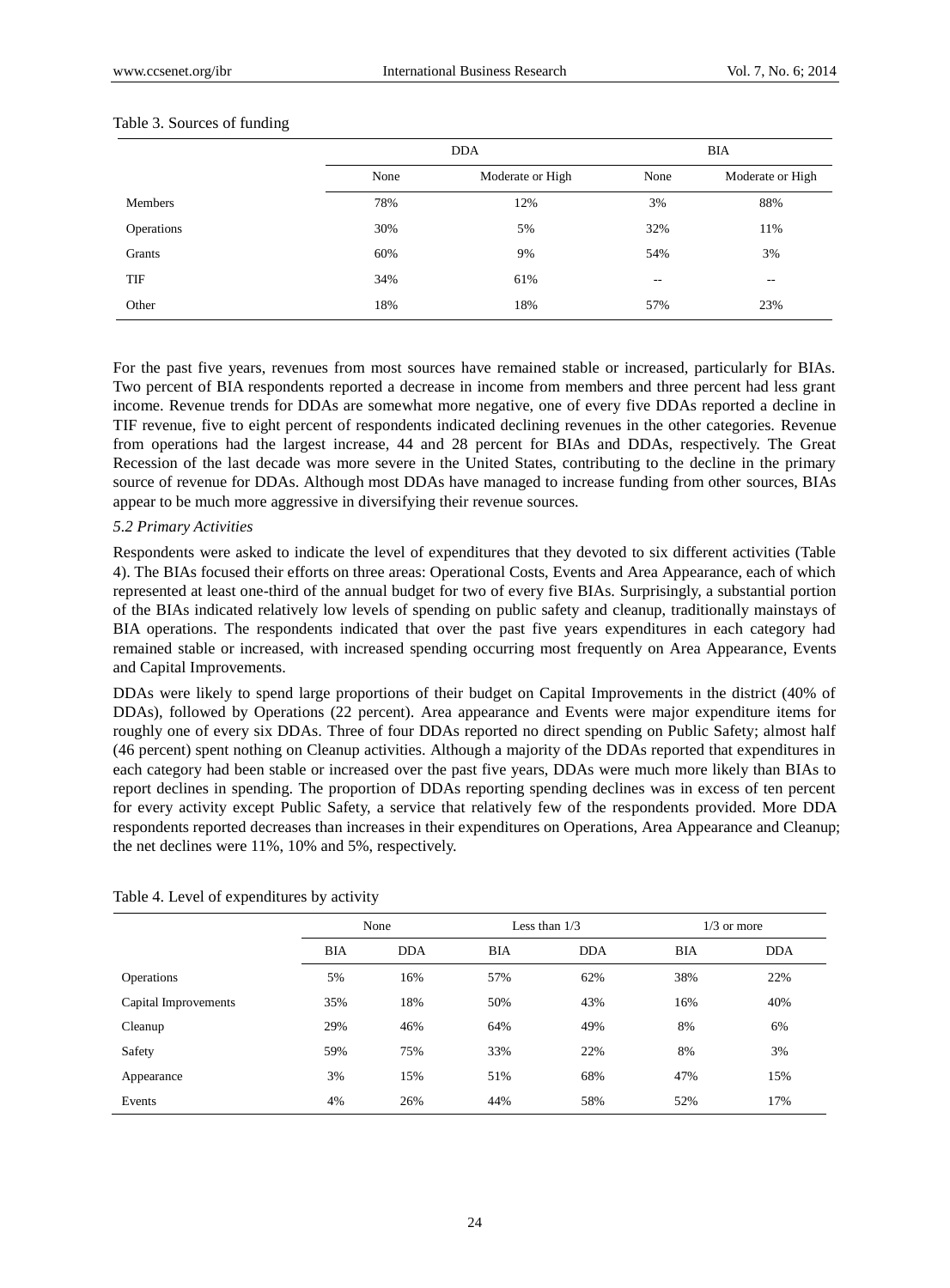## **6. Self-Assessment**

#### *6.1 Success*

The survey asked respondents to indicate how successful they had been in achieving their goals and objectives. None of the CDOs reported that they have been completely successful and only eight (two BIAs and six DDAs) indicated that they had had no success at all. Just over half of the BIAs (51%) reported moderate success, compared to 43% of the DDAs.

In general, there are few attributes that have a significant correlation with this self-assessment of success. There were no significant correlations between success and geographic location (city center or neighborhood), types of businesses, funding sources, staff size and organizational priorities. The relatively few items that did produce significant correlations with success are primarily associated with expenditure levels – specifically what were the dominant expenditure categories. The success of DDAs was positively and significantly associated with high levels of spending on Capital improvements ( $r^2 = .201$ , sig. = .042) and organizational operations ( $r^2 = .215$ , sig.  $=$  .030). BIA success, on the other hand, was positively and significantly related to expenditures on cleanup ( $r^2$  $= .334$ , sig.  $= .008$ ) and public safety ( $r^2 = .354$ , sig.  $= .008$ ). In effect, the CDOs were more likely to consider themselves successful it they invested heavily in the primary activities for their organizational type.

The only other significant correlate with success was in the BIA data. There was a strong negative correlation  $(r^2)$  $=$  -.380, sig.  $=$  .005) between estimate of success and changes in priority. BIAs were more likely to change their priorities if they did not feel they had been particularly successful.

# *6.2 Effectiveness*

When asked what were their most effective activities, the BIAs were most likely to indicate that the Events that they sponsored were most effective (Table 5), followed by Services to members. Less than five percent of the BIAs indicated effectiveness in providing Capital Improvements. For the DDAs Appearance Improvements and Capital Improvement Projects were their most effective areas. Services to Members was another area in which DDAs felt they were effective.

# *6.3 Ineffectiveness*

Commercial Development Organizations in both countries were most likely to report that they were ineffective in providing Services to Members, with almost half of the respondents in each group listing this as a problem area. DDAs were more likely to be ineffective in Capital Improvement Projects than the BIAs, most likely because the former were more involved with them. The opposite was found for Events; BIAs were more involved with Events and thus encountered more difficulties.

|                         | <b>BIA</b>           |                    | <b>DDA</b>           |                    |
|-------------------------|----------------------|--------------------|----------------------|--------------------|
| <b>Effective</b>        | % of First Responses | % of All Responses | % of First Responses | % of All Responses |
| Appearance              | 16                   | 18                 | 37                   | 30                 |
| Marketing               | 10                   | 19                 | 4                    | 12                 |
| <b>Capital Projects</b> | 3                    | 4                  | 24                   | 22                 |
| Events                  | 54                   | 36                 | 14                   | 14                 |
| <b>Member Services</b>  | 17                   | 22                 | 21                   | 23                 |
|                         |                      |                    |                      |                    |
|                         | <b>BIA</b>           |                    | <b>DDA</b>           |                    |
| <b>Ineffective</b>      | % of First Responses | % of All Responses | % of First Responses | % of All Responses |
| Appearance              | 11                   | 10                 | 6                    | 5                  |
| Marketing               | 9                    | 10                 | 13                   | 10                 |
| <b>Capital Projects</b> | 13                   | 14                 | 20                   | 23                 |
| Events                  | 22                   | 20                 | 10                   | 9                  |

|  |  | Table 5. Effective and ineffective activities |  |  |
|--|--|-----------------------------------------------|--|--|
|--|--|-----------------------------------------------|--|--|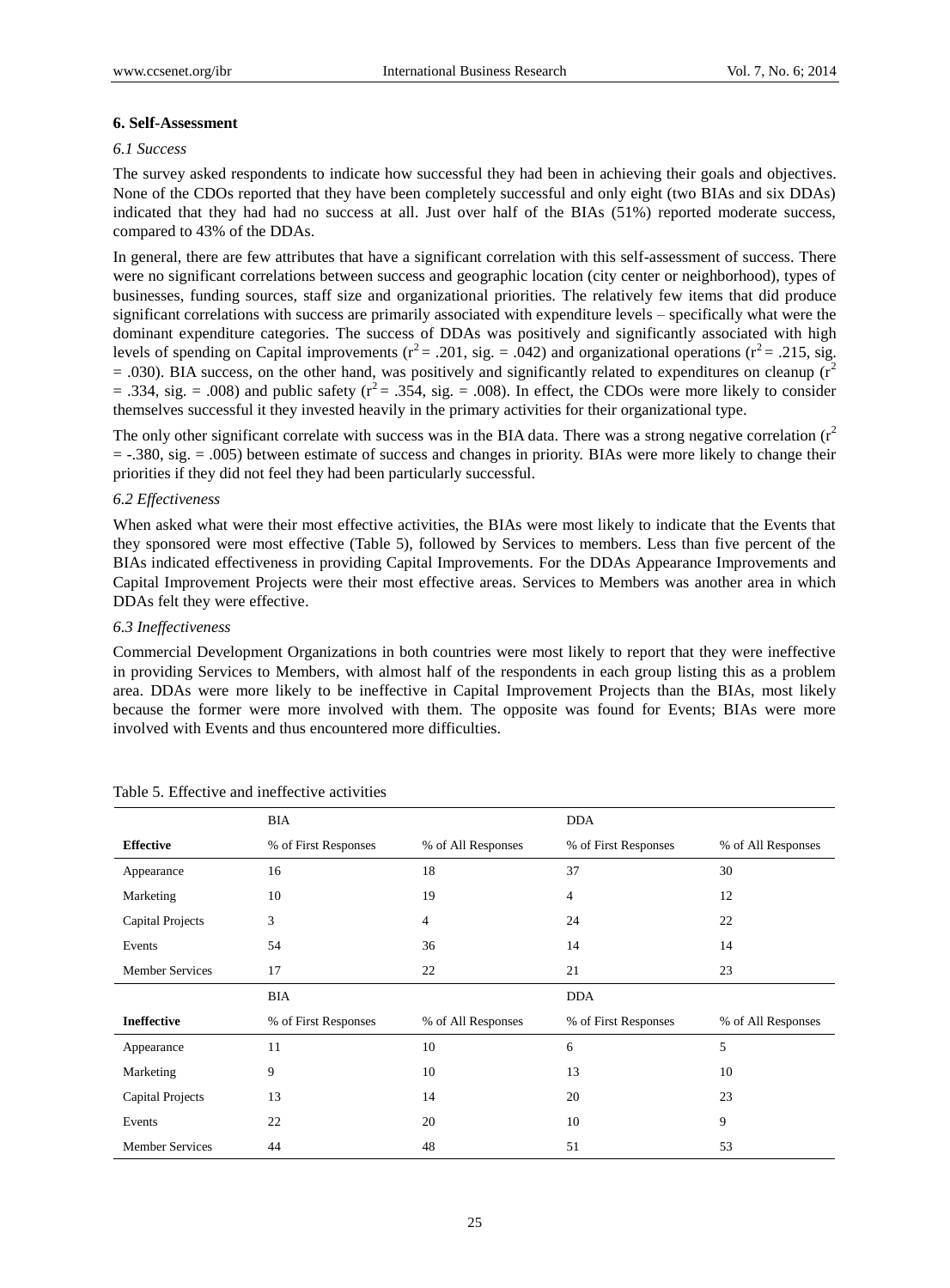# *6.4 Obstacles*

DDAs and BIAs reported different obstacles to their successful operations (Figure 4). For BIAs, almost one-third of the respondents indicated that their efforts were hampered by insufficient member participation, followed by the availability of adequate funding. In the responses from the DDAs, the ranking of these items were reversed. Twelve percent of the DDAs indicated that the poor performance of the local economy has been an obstacle. The adequacy of available infrastructure was cited as an obstacle by one of every six BIAs.



## **Percent of Respondents**

Figure 4. Obstacles to success

# **7. Adaptability**

# *7.1 District Priorities*

Three out of five DDAs indicated that they have a diverse set of goals; that is, their top five objectives represented five different categories. Almost one-quarter of the respondents indicated that physical improvements were their top priority; in two instances all five of their most important objectives related to physical improvements. Business development, the retention or attraction of businesses to downtown, was the top priority of about ten percent of DDAs. Improving the appearance of downtown was a priority for five respondents, as were a variety of organizational objectives.

Respondents were asked to write in their top five priorities, in order of importance. The results are summarized in Table 6. By far the most common category was the provision of physical improvements, such as street improvements, lighting and other infrastructure. Capital improvement projects were the most commonly mentioned activity in each of the four top categories. Well behind were business development, DDA operations (including finance issues) and events and marketing. Business development was often the number one priority of the DDA; events and marketing were given somewhat lower priority, generally second to fourth. It is interesting to note that very few of the DDAs reported priorities related to Quality of life—such as sustainability and safety. When these topics were cited, it was most often at a lower ranking. Thus, in comparison to the forced-choice question about activities the DDA spent revenues on, goals were much more likely to continue to be focused on capital improvements when respondents were allowed to identify their own goals and priorities.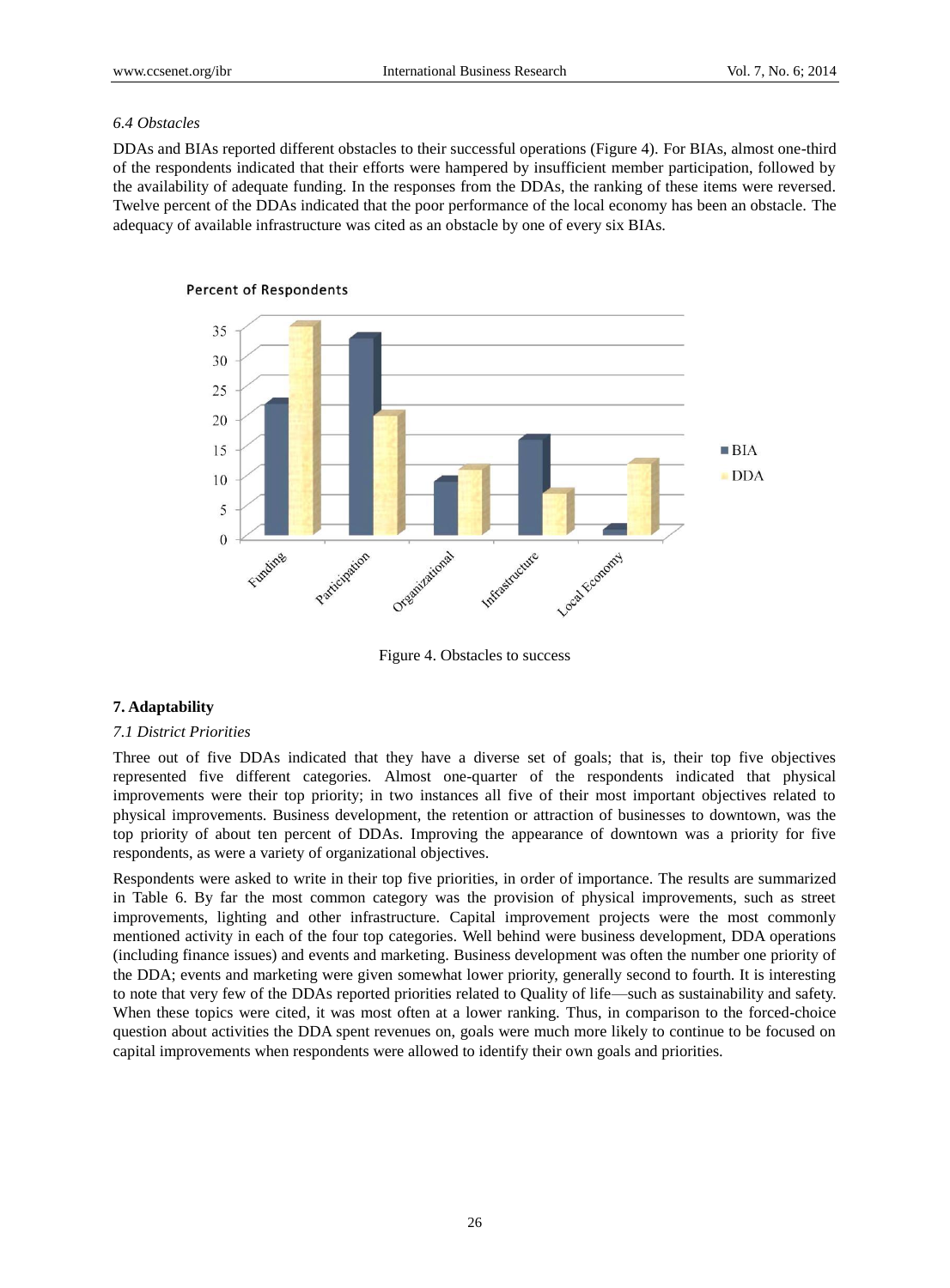|                             | <b>BIA</b>           |                    | <b>DDA</b>           |                    |  |
|-----------------------------|----------------------|--------------------|----------------------|--------------------|--|
|                             | % of First Responses | % of All Responses | % of First Responses | % of All Responses |  |
| Appearance                  | 12                   | 12                 | 15                   | 12                 |  |
| <b>Business Development</b> | 42                   | 33                 | 23                   | 33                 |  |
| Capital Improvements        | 10                   | 16                 | 31                   | 16                 |  |
| Events                      | 7                    | 10                 |                      | 10                 |  |
| Organizational              | 28                   | 27                 | 31                   | 27                 |  |
| Quality of Life             | ٠                    | $\overline{c}$     | 0                    | $\mathfrak{D}$     |  |

#### Table 6. Priority objectives

## *7.2 Changes in Priorities*

Cities, and their commercial districts, may be more resilient to economic crises if they are able to be adaptable to changing economic conditions. Among respondents, BIAs were slightly more likely (63% v 59%) to report that they had revised their priorities in the past five years. The reasons for these changes, however, differed considerably. DDAs indicated that they had changed their priorities because of changes in the local economy. This reason was cited much more frequently than any other.

On the other hand, BIAs revised their priorities primarily as a result of a Board initiative. This result is consistent with the "grass roots" nature of the BIA Boards. Other reasons for changing priorities (competition, changing membership) were mentioned much more frequently by BIA respondents than DDA respondents.

Changes in spending levels were rarely associated with formal changes in organizational priorities. DDAs reporting a change in priorities were more likely to increase their spending on Area Appearance. On the other hand, BIAs that revised their priorities tended to decrease their spending on operation of the organization. None of the other changes in spending has a statistically significant association with changes in priorities.





Figure 5. Moderate or significant effects on priorities

## **8. Discussion**

Many of the observed differences between Business Improvement Associations and Downtown Development Authorities are related to their governance structures and their primary funding sources. DDA directors are usually appointed by the municipality that created the Authority. In most instances, not all Board members are property or business owners in the district. For those DDAs created for the primary (or sole) purpose of issuing TIF bonds to finance capital improvements, staffing of the DDA often consists of local government officials who manage DDA operations on a part time basis.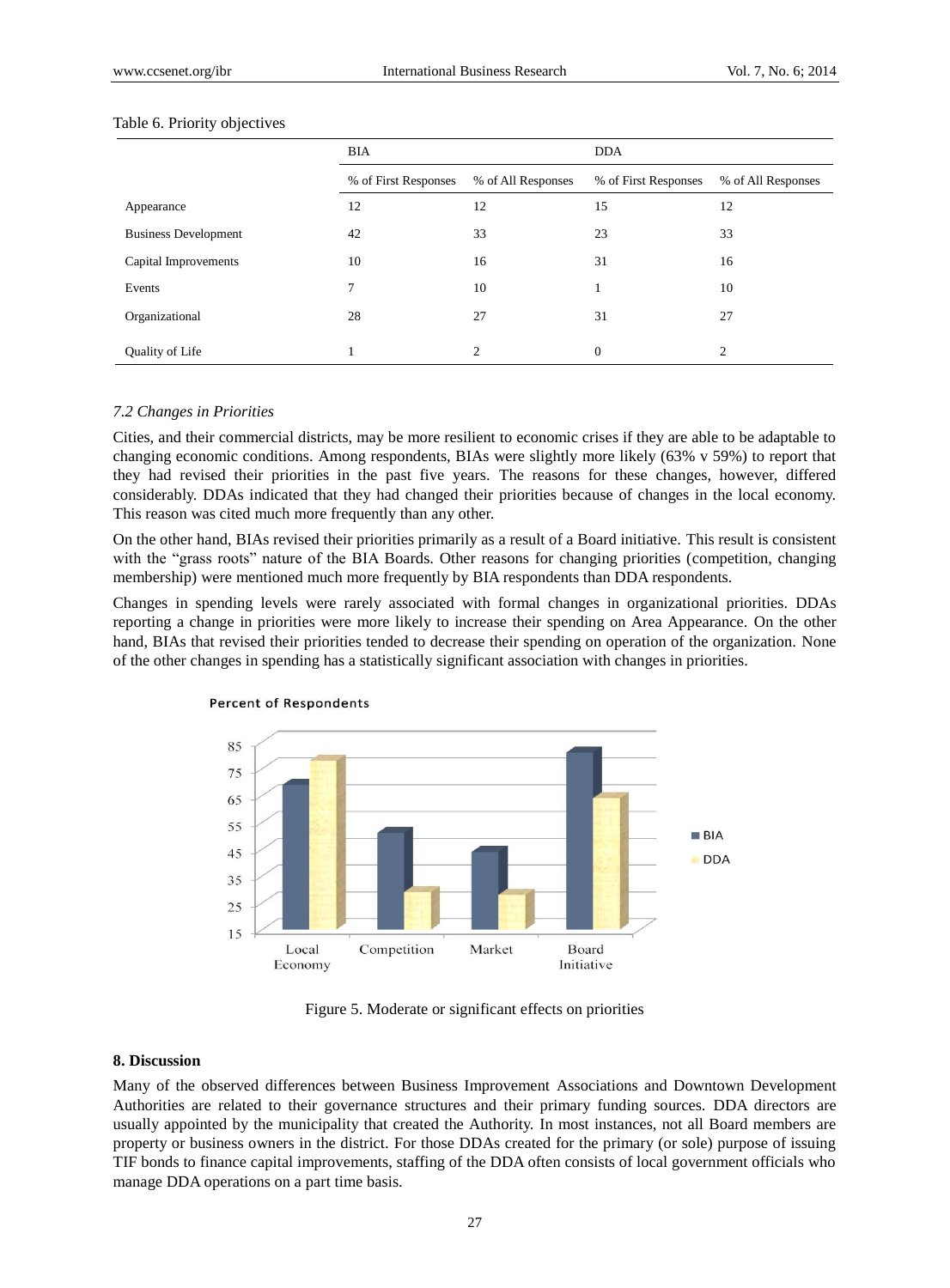While not all DDAs have a significant income stream from the incremental growth in the tax base, most Authorities can count on steadily increasing revenues. Even when the DDA's primary function is financing capital improvements with revenue bonds, continued growth of the tax base will generate increasing annual revenues. The surplus over and above the amounts required for bond payments becomes available for other activities.

Although Business Improvement Areas are also created by local governments, their Boards are usually elected by the membership, which includes both property owners and business tenants. The majority of the Board members must have an interest in the Area. The Board is responsible for hiring staff, setting the budget and providing overall policy direction for BIA activities. BIAs are funded by an additional tax levy on property within the district. (Note 4) Because this additional tax must be approved annually by the membership, BIA budgets are more limited and subject to change from year to year, making bond financed projects more difficult.

Despite these differences, both DDAs and BIAs typically have similar operational profiles. They both undertake marketing campaigns, events to bring customers to the area, beautification projects and member services. Public safety is a surprisingly low priority for both types of organizations.

There are, however, some important differences. Business development activities are a higher priority among BIAs while capital improvements are the highest priority for DDAs. A mature DDA may face the "problem" of determining how the available funds should be spent; BIAs must find funds for the projects that they wish to undertake. This difference seems to have contributed to the BIAs more aggressive attempts to diversify their revenue sources. The BIA Boards are also more likely to take the initiative in adjusting their priorities and programs in the face of changing circumstances. The DDAs, on the other hand, seem more cautious, changing mostly in response to changes in the local economy.

Which model of commercial district organization is a better choice depends on the specific circumstances. The results of this study certainly support the use of a TIF-funded DDA to undertake large scale capital improvement projects. For most other activities, a BIA seems to provide a more flexible and responsive organizational structure.

## **Acknowledgements**

Financial support for this study was provided by the Canadian Embassy in Washington DC and the Government of Quebec.

## **References**

- Billings, S. B., & Leland, S. (2009). Examining the logic behind the self-help, self-taxing movement: Business improvement district formation. *Public Budgeting and Finance,* Winter, 108–124. http://dx.doi.org/10.1111/j.1540-5850.2009.00945.x
- Blakely, E., & Snyder, M. (1997). *Fortress America: Gated Communities in the United States*. Washington DC: The Brookings Institution Press.
- Citizens Research Council of Michigan (CRC). (2010). *Survey of Economic Development Programs in Michigan.* Livonia MI: CRC.
- Forgey, F. (1993). Tax increment financing: Equity, effectiveness, and efficiency. *The Municipal Yearbook*. Washington DC: International City/County Management Association.
- Gross, J. S. (2005). Business improvement districts in New York City's low-income and high-income neighborhoods. *Economic Development Quarterly, 19*, 174–189. http://dx.doi.org/10.1177/0891242404273783
- Hoyt, L. (2006). Importing ideas: The transnational transfer of urban revitalization policy. *International Journal of Public Administration, 29*, 221–243. http://dx.doi.org/10.1080/01900690500409096
- Huey, L., Ericson, R., & Haggerty, K. (2005). Policing fantasy city. In D. Cooley (Ed.), *Re-Imaging Policing in Canada* (pp. 140–208). Toronto: University of Toronto Press.
- Johnson, C., & Man, J. (2001). *Tax Increment Financing and Economic Development: Uses, Structures, and Impact*. Albany: State University of New York Press.
- Kantor, P., & Savitch, H. (1998). Can politicians bargain with business? A theoretical and comparative perspective on urban development. In D. Judd & P. Kantor (Eds.), *The Politics of Urban America* (pp. 288– 296). Needham Heights, MA: Allyn & Bacon.
- Lewis, N. M. (2010). Grappling with governance: The emergence of business improvement districts in a national